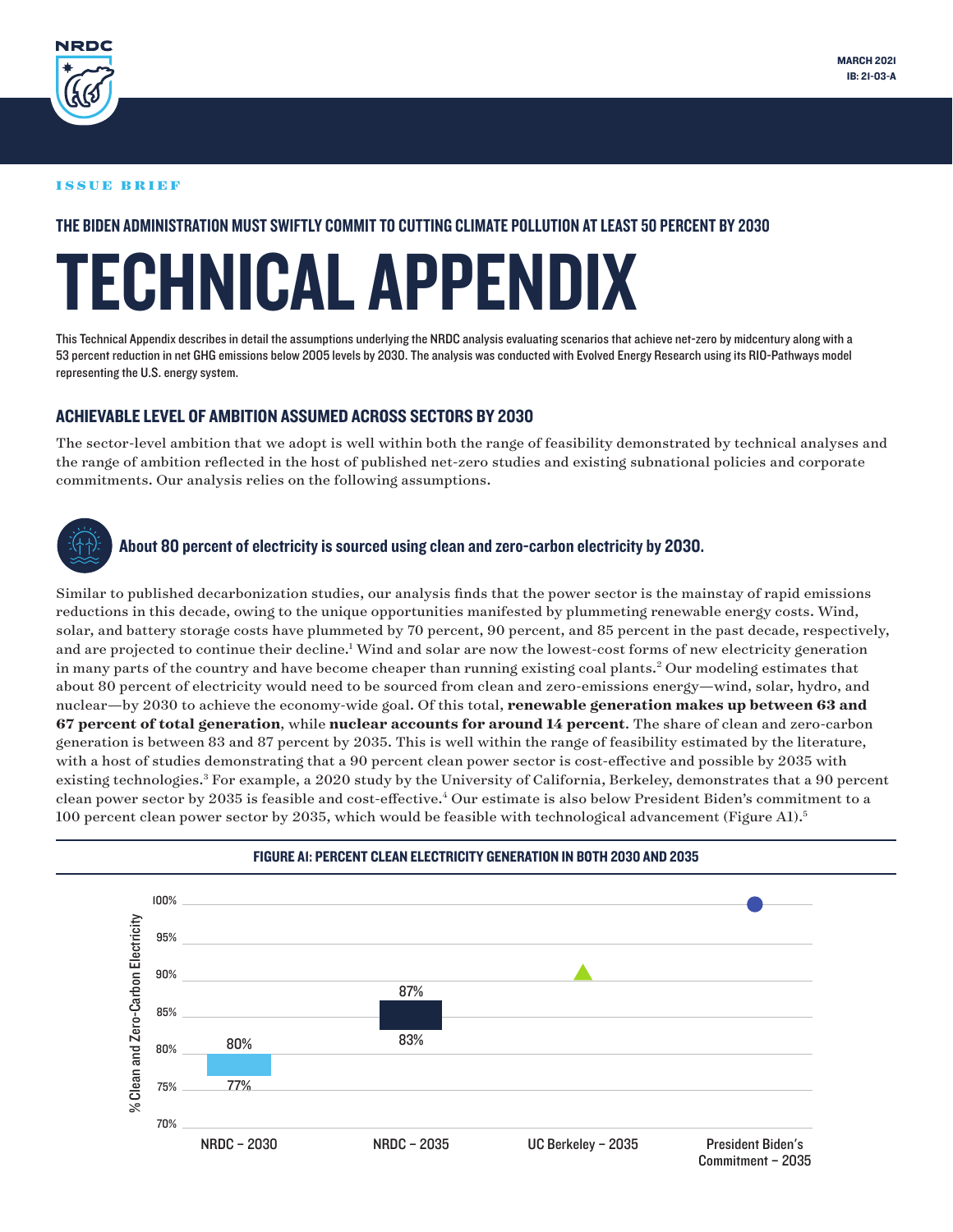<span id="page-1-0"></span>

### Consumer investment choices shift rapidly toward zero-emission vehicles (ZEVs) and electric heating equipment in buildings. Industrial steam production is electrified where feasible.

Our analysis assumes a rapid uptake of electric alternatives to fossil-fuel equipment in applications where these alternatives have been proven feasible and cost-effective for consumers. Electric cars already outcompete conventional internal combustion engine cars on a cost-of-ownership basis and are projected to achieve purchase-price parity well before 2030, owing to the remarkable advancements in battery technology.[6](#page-6-0) We assume **57 percent ZEV sales by 2030 for light-duty vehicles (LDVs)**. We plan to revise the LDV sales share upward to better align with the 100 percent ZEV sales target by 2035, which is becoming a widely used benchmark in light of laudable industry trends and state policies (Figure A2)[.7](#page-6-0) While the adoption of zero-emission trucks still faces barriers, their operating costs are already on the verge of outcompeting conventional diesel trucks, and the building blocks for a rapid step-up in ZEV adoption are already in place in the form of concrete policies and actions that leading states such as California have recently adopted (Figure A3).[8](#page-6-0) Accordingly, we assume **55 percent ZEV sales for medium- and heavy-duty vehicles (MDVs and HDVs) by 2030.**



### FIGURE A2: ZEVs AS A PERCENTAGE OF LDV SALES BY 2030 AND 2035, NRDC ASSUMPTION COMPARED TO ASSUMPTIONS NOTHER STUDIES, EXISTING POLICIES, AND CORPORATE COMMITMENTS<sup>9</sup><br>IN OTHER STUDIES, EXISTING POLICIES, AND CORPORATE COMMITMENTS<sup>9</sup>

#### FIGURE A3: ZEVs AS A PERCENTAGE OF MEDIUM AND HEAVY-DUTY TRUCK SALES, NRDC ASSUMPTION COMPARED TO POLICY TRENDS<sup>[10](#page-6-0)</sup> F MEDIUM AND HEAV FOUTT TRUGA SALES, NADG AS

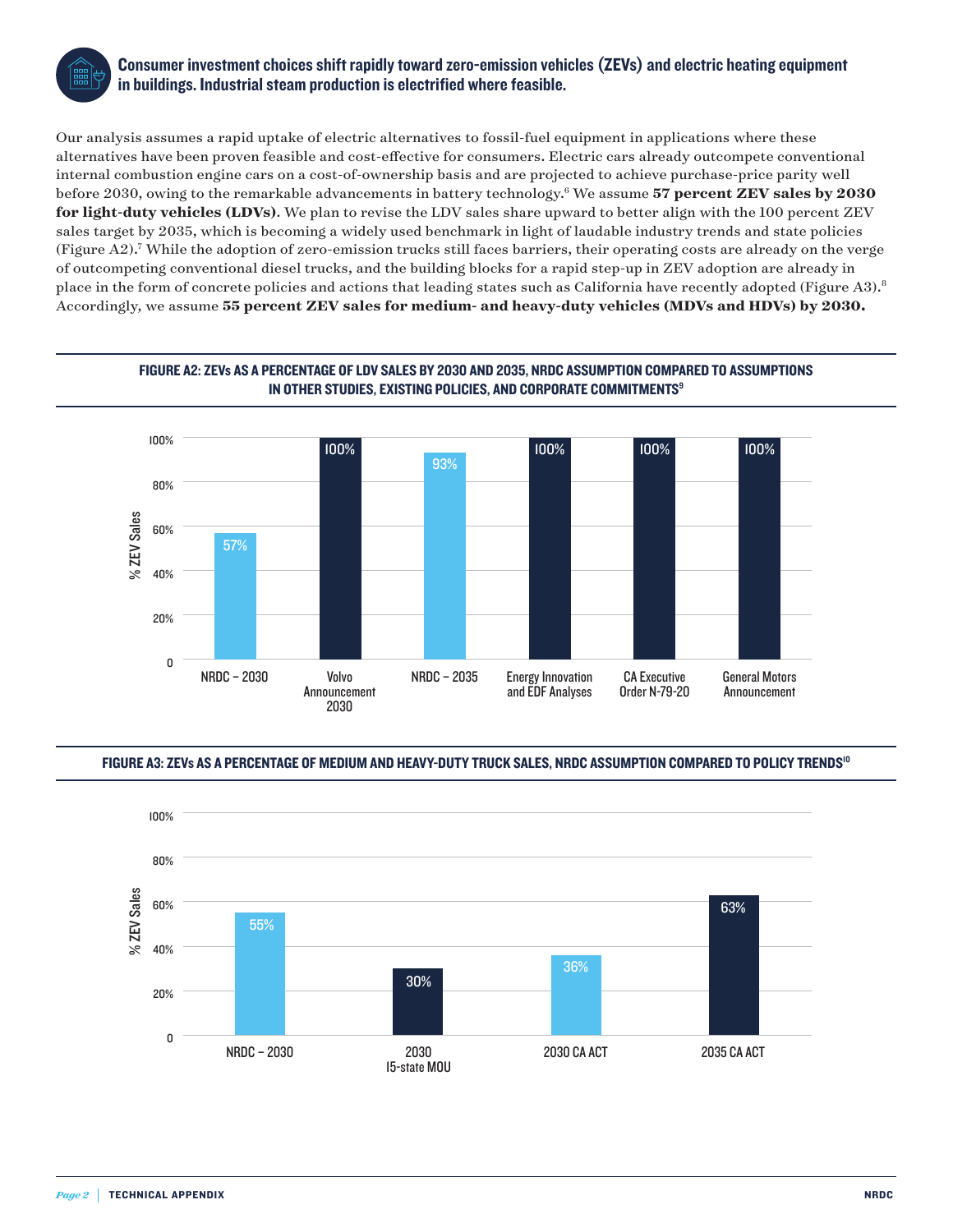<span id="page-2-0"></span>Similarly, our analysis assumes that, by 2030, **more than 95 percent of sales of space heating and nearly 100 percent of sales of water heating** equipment in buildings are electric (Figure A4). While this reflects a rapid trajectory away from today's gas-heavy status quo, it is well justified owing to the substantial performance advancements and cost reductions in high-efficiency heat-pump technology. Highly efficient heat pumps are already more cost-effective than gas heating systems in homes and offices in many parts of the United States.<sup>11</sup> The barriers to widespread heat-pump adoption are therefore driven by neither insurmountable economics nor grave technology shortcomings, but instead mainly relate to failures that can be targeted with policy. Barriers include up-front cost premiums compared to the incumbent gas technology; the lack of experience among the contractor community in handling the equipment; the lack of contractor education on the performance and benefits of modern heat-pump technology; a bias towards piecemeal repairs rather than full system retrofits in the HVAC replacement market; low energy-efficiency standards that hinder economics and innovation; and staunch opposition by gas companies. A committed federal, state, and local policy framework to incentivize uptake of electric technology, spurred by an ambitious 2030 nationally determined contribution, could address those barriers, accelerate further high-efficiency heat-pump technology advancements, and deliver substantial near-term adoption of electric technology in buildings.



### FIGURE A4: ELECTRIC SPACE HEATING EQUIPMENT IN HOMES AS A PERCENT OF SALES BY 2030 COMPARED TO TODAY<sup>12</sup>

We also assume deployment of electric boilers to supply low-temperature steam for various industrial processes. When feasible, we assume that electric boilers are installed alongside existing gas boilers, enabling hybrid use of electricity to displace gas when electricity is low-cost and abundant.

### Buildings are weatherized at an achievable rate, and best-in-class efficient appliances are adopted. Industry experiences modest energy-efficiency improvements.

Energy efficiency is one of the most cost-effective near-term approaches to reducing energy demand and associated emissions. Our analysis assumes that in the 2020s, a little over **1 percent of existing buildings** will undertake deep envelope retrofits every year to improve building insulation and air tightness and to curb energy use for space conditioning. This amounts to about 14 million existing housing units retrofitted by 2030. While this rate is more than twice the one committed to by the Biden administration over the next four years, the administration's plan can be feasibly augmented as demonstrated by numerous studies.<sup>[13](#page-6-0)</sup> The administration should step up its commitments and prioritize building efficiency in this decade—especially in the 40 million low-income homes eligible for weatherization—to bolster climate, economic, and public health.<sup>[14](#page-6-0)</sup>

We also assume that retiring appliances and equipment in buildings are replaced with commercially available products with the highest efficiency. This could be achieved by the adoption of next-generation federal minimum energy-efficiency standards reflecting best-in-class and currently available technology, the feasibility of which is well demonstrated in the literature.<sup>[15](#page-7-0)</sup>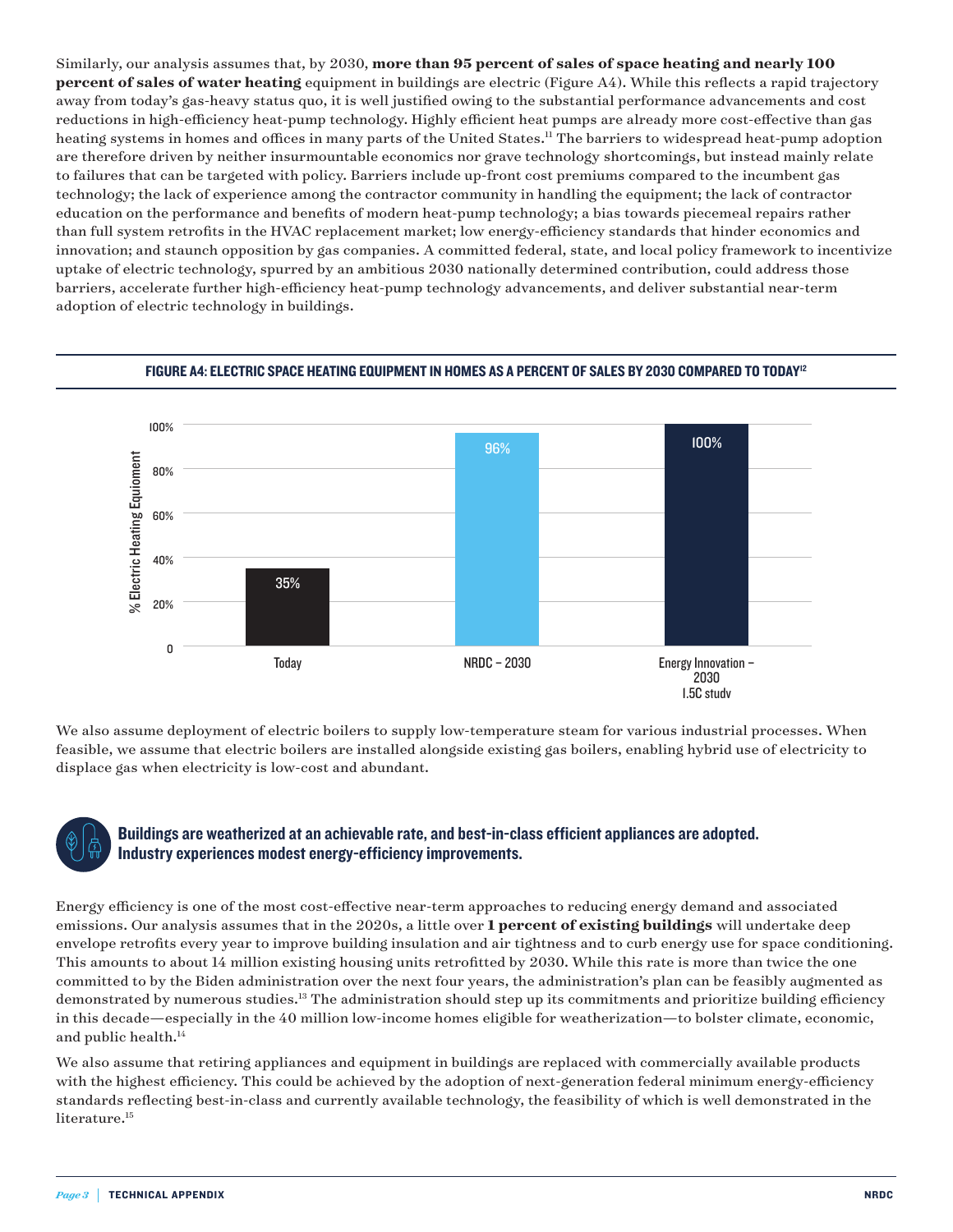<span id="page-3-0"></span>There is also large untapped and cost-effective energy-efficiency potential in industry due to policy and market failures.<sup>[16](#page-7-0)</sup> Our analysis assumes a **1.05 percent annual reduction in industrial energy intensity** (measured in energy use per dollar of industrial output) between 2020 and 2050. This reflects the lower bound of industrial efficiency levels adopted in recent net-zero studies and is below the energy intensity gains sustained over multiple years by companies as disparate as Arby's, eBay, HARBEC, Nissan, Havertys, Cummins, and Schneider Electric as part of their participation in the Department of Energy's Better Plants program (Figure A5).<sup>17</sup>



### FIGURE A5: ANNUAL REDUCTION IN INDUSTRIAL ENERGY INTENSITY, NRDC ASSUMPTION COMPARED TO PUBLISHED STUDIES AND HISTORICAL ACHIEVEMENTS[18](#page-7-0) ANNUAL REDUCTION IN INDUSTRIAL ENERGY INTENSITY,

### Reduce non-CO $_{\rm 2}$  emissions and invest in preserving and enhancing land carbon sinks.

Achieving an ambitious 2030 target also involves tackling non-CO<sub>2</sub> greenhouse gasses (GHGs) and preserving and enhancing natural carbon sinks. We assume an 8 percent reduction in non-CO<sub>2</sub> GHGs—methane, nitrous oxides, and fluorinated gases—by 2030, compared to today's levels (Figure A6).<sup>[19](#page-7-0)</sup>



### FIGURE A6: REDUCTIONS IN NON-CO $_{\tiny 2}$  emissions (million metric tons of CO $_{\tiny 2}$ -equivalent)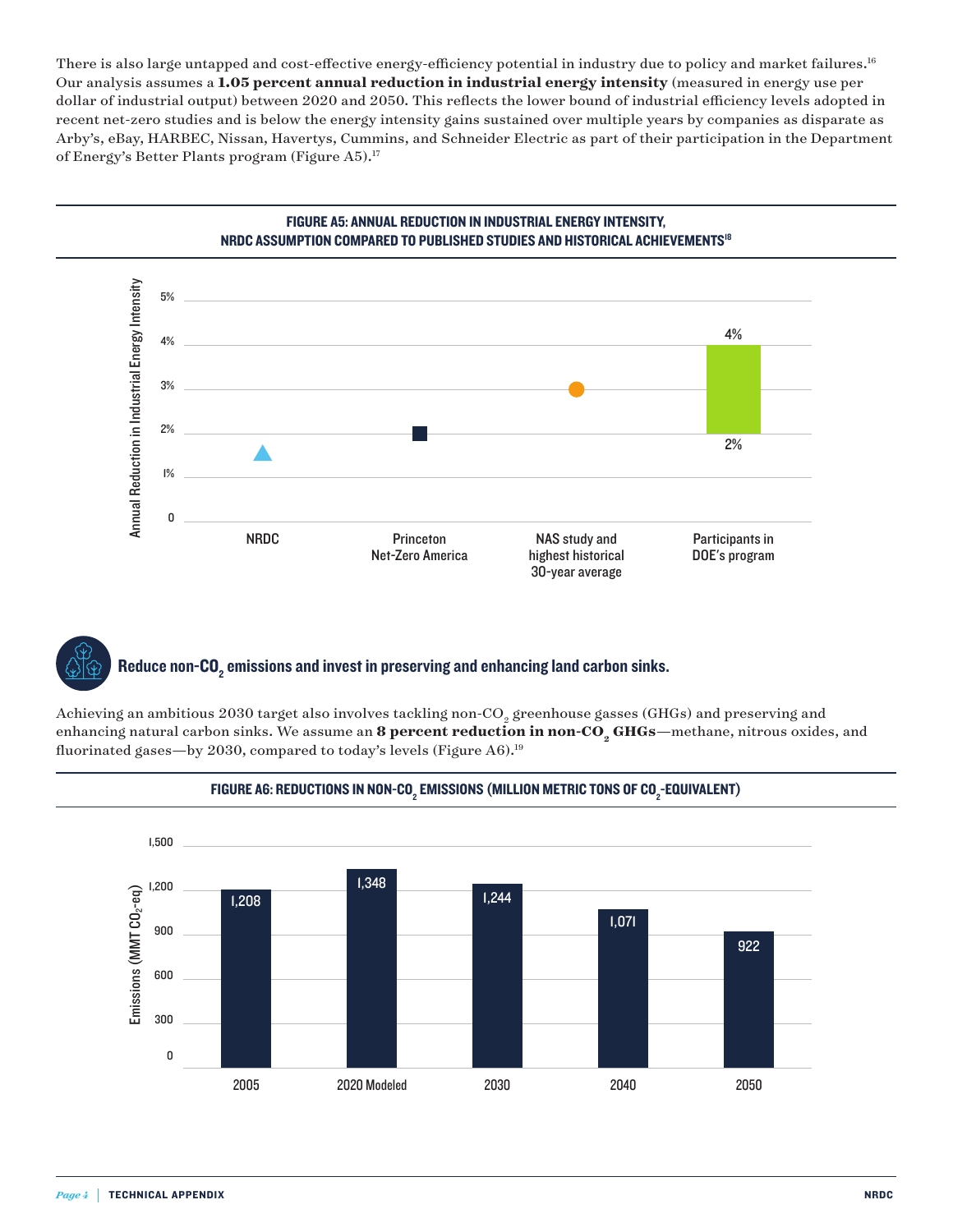<span id="page-4-0"></span>This assumes a set of measures and policies promoting sustainable livestock grazing, reduced methane leaks from oil and gas production, improved agricultural practices, and others. This is a modest target relative to the abatement potential estimated by other groups, with the Environmental Defense Fund evaluating that a 40 percent reduction in economy-wide methane emissions below 2005 levels would be achievable and cost-effective by 2030.<sup>20</sup>

We also investigate two levels of expansion in natural carbon sinks to align with the range examined in a portion of recently published studies: **a 7 percent and a 24 percent expansion compared to today,** by 2030 (Figure A7).<sup>21</sup>



## FIGURE A7: INCREASE IN NEGATIVE EMISSIONS LINKED TO THE EXPANSION OF NATURAL CARBON SINKS (MILLION METRIC TONS OF CO2 -EQUIVALENT) INCREASE IN NEGATIVE EMISSIONS LINKED TO THE EXPANSION OF NATURAL CARBON SINKS (MILLION METRIC TONS OF CO2-EQUIVALENT)

This assumes a host of measures and policies bolstering reforestation, afforestation, and improved soil management. It bears noting that the two estimates are conservative relative to a number of recently published studies that assume a markedly larger expansion in natural land sinks by 2030 to align with the abounding literature that quantifies their technological and economic potential.<sup>22</sup>

The finding around the technological feasibility and affordability of the 53 percent target is robust across both levels of land sink investigated. The size of the natural carbon sink is a more influential factor in the later years—2030 onward—and the relevant dynamics will be treated in greater detail in the final report.

### EVOLVED ENERGY RESEARCH'S MODELING PLATFORM

The analysis is conducted using two sophisticated modeling tools developed by Evolved Energy Research, EnergyPATHWAYS and RIO, providing detailed energy accounting and optimal energy system investment and operations.<sup>[23](#page-7-0)</sup> The tools have high resolution across sectors of the economy (more than 60 U.S. energy system subsectors), time (annual turnover of equipment stocks coupled with an hourly electricity-dispatch model), and geography (16 different regions of the United States along with the transmission connecting them). The modeling tools are employed to conduct a rigorous technical quantification of the infrastructure upgrades and technology investments needed across all sectors of the energy system, including cross-sectoral opportunities, to achieve both near- and long-term climate goals while meeting projected demand for energy services.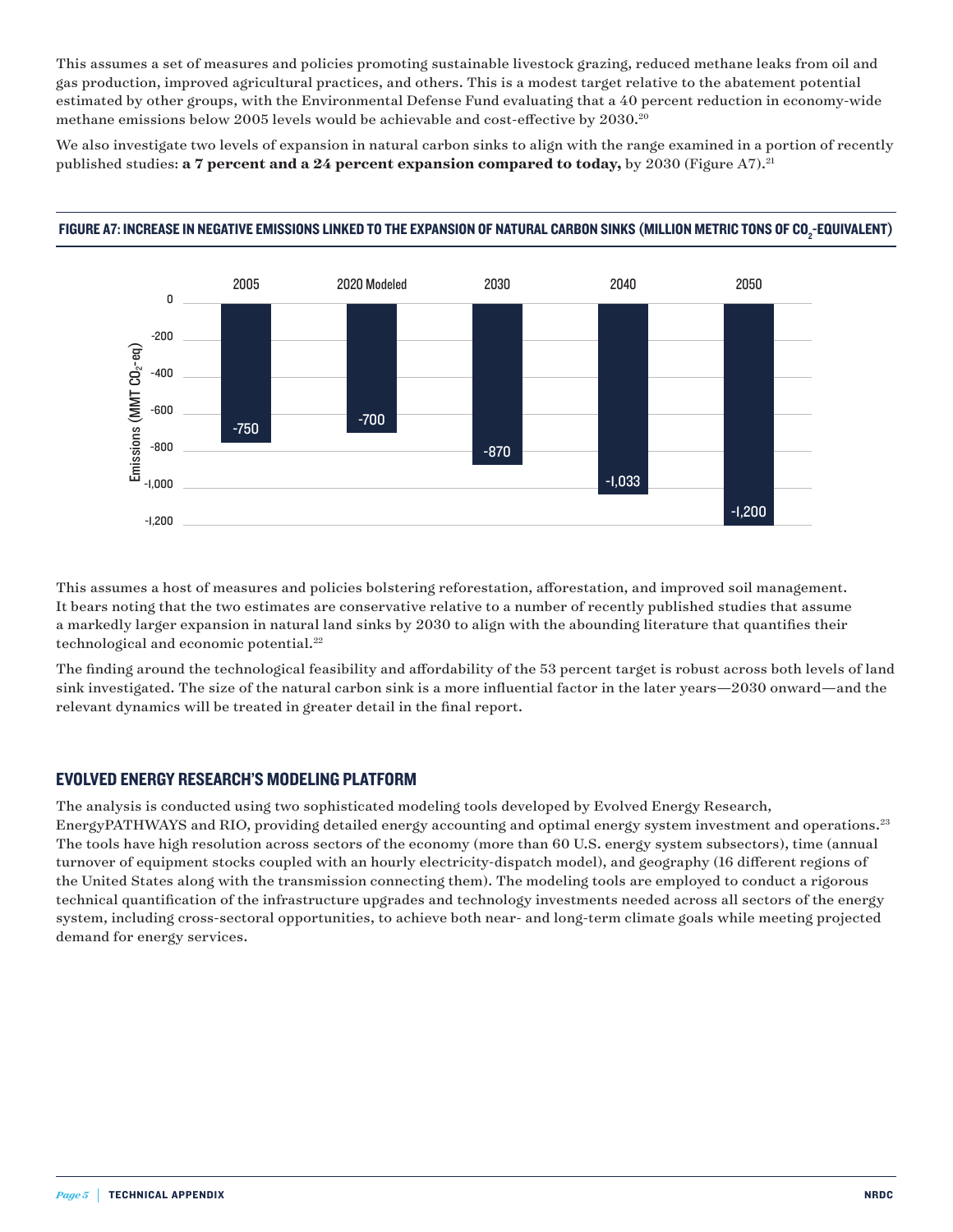### <span id="page-5-0"></span>KEY ECONOMIC GROWTH, COST, AND FUEL-PRICE PROJECTIONS

These are grounded in the best available government and industry projections, outlined below.<sup>[24](#page-7-0)</sup>

| <b>Assumption</b>                                                      | <b>Source</b>                                                                                                                                                                                                                                                                                                                                                                                                                                                                            |  |  |
|------------------------------------------------------------------------|------------------------------------------------------------------------------------------------------------------------------------------------------------------------------------------------------------------------------------------------------------------------------------------------------------------------------------------------------------------------------------------------------------------------------------------------------------------------------------------|--|--|
| Projected demand for energy services and economic growth <sup>25</sup> | Annual Energy Outlook (AEO) 2019, Reference Case                                                                                                                                                                                                                                                                                                                                                                                                                                         |  |  |
| <b>Fuel-price projections</b>                                          | AEO 2019 and Environmental Protection Agency Gas Market Module (EPA Platform v6)                                                                                                                                                                                                                                                                                                                                                                                                         |  |  |
| Renewable energy cost projections                                      | National Renewable Energy Laboratory (NREL) Annual Technology Baseline (ATB) 2019,<br>mid-case projections. Low-case projections adopted for offshore wind resources.                                                                                                                                                                                                                                                                                                                    |  |  |
| Cost projections for building appliances and shell retrofits           | Energy Information Administration, Updated Building Sector Appliance and Equipment Costs<br>and Efficiencies, 2016; NREL, Electrification Futures Study, 2018                                                                                                                                                                                                                                                                                                                            |  |  |
| Electric vehicle and hydrogen fuel cell vehicle costs                  | Battery cost and hydrogen fuel cell projections based on Bloomberg (2019) and International<br>Council on Clean Transportation (ICCT), Update on electric vehicle costs in the United States<br>through 2030, 2019. LDV costs based on the ICCT's "Update on Electric Vehicle Costs in the<br>United States Through 2030," 2019.<br>MDV and HDV cost projections based on the ICCT's "Zero-Emissions Trucks: An Overview of<br>State-of-the-Art Technologies and Their Potential," 2013. |  |  |

### SCENARIOS EVALUATED

We investigate four main scenarios designed to explore the effects of societal choices and resource constraints on decarbonization strategies and outcomes. The final report will include a broader set of scenarios.

### a. Reference Case

 A business-as-usual case reflecting existing federal and state policies and capturing technology and market trends across the U.S. energy system linked to the current policy landscape.

### b. 53x30

 A case where the United States is assumed to achieve the net-zero GHG target by 2050 and a 53 percent reduction in net GHGs by 2030 below 2005 levels. A 24 percent expansion in natural sinks is assumed by 2030 compared to today.

### c. 53x30 – Low Land Sink

 Similar specifications to the 53x30 case, except that a 7 percent expansion in natural sinks is assumed by 2030 compared to today.

### d. 53x30 – No Fossil

Similar specifications to the 53x30 case, expect that fossil fuels are fully phased out of the economy by 2050.

### PROJECTIONS AND TARGETS ACCOUNTING

### Targets in the 53x30 and 53x30 – No Fossil cases (Gigatonnes)

|      | <b>Non-CO<sub>2</sub></b> Emissions | <b>Land Sink</b> | <b>CO<sub>2</sub></b> (Energy, Industry, and Agriculture) | <b>Net GHGs</b> |
|------|-------------------------------------|------------------|-----------------------------------------------------------|-----------------|
| 2005 | 1.21                                | $-0.76$          | 6.13                                                      | 6.58            |
| 2010 | 1.24                                | $-0.70$          | 5.70                                                      | 6.24            |
|      |                                     |                  |                                                           |                 |
| 2020 | 1.35                                | $-0.70$          | 5.27                                                      | 5.92            |
| 2030 | 1.24                                | $-0.87$          | 2.74                                                      | 3.12            |
| 2050 | 0.92                                | $-1.20$          | 0.28                                                      | 0.00            |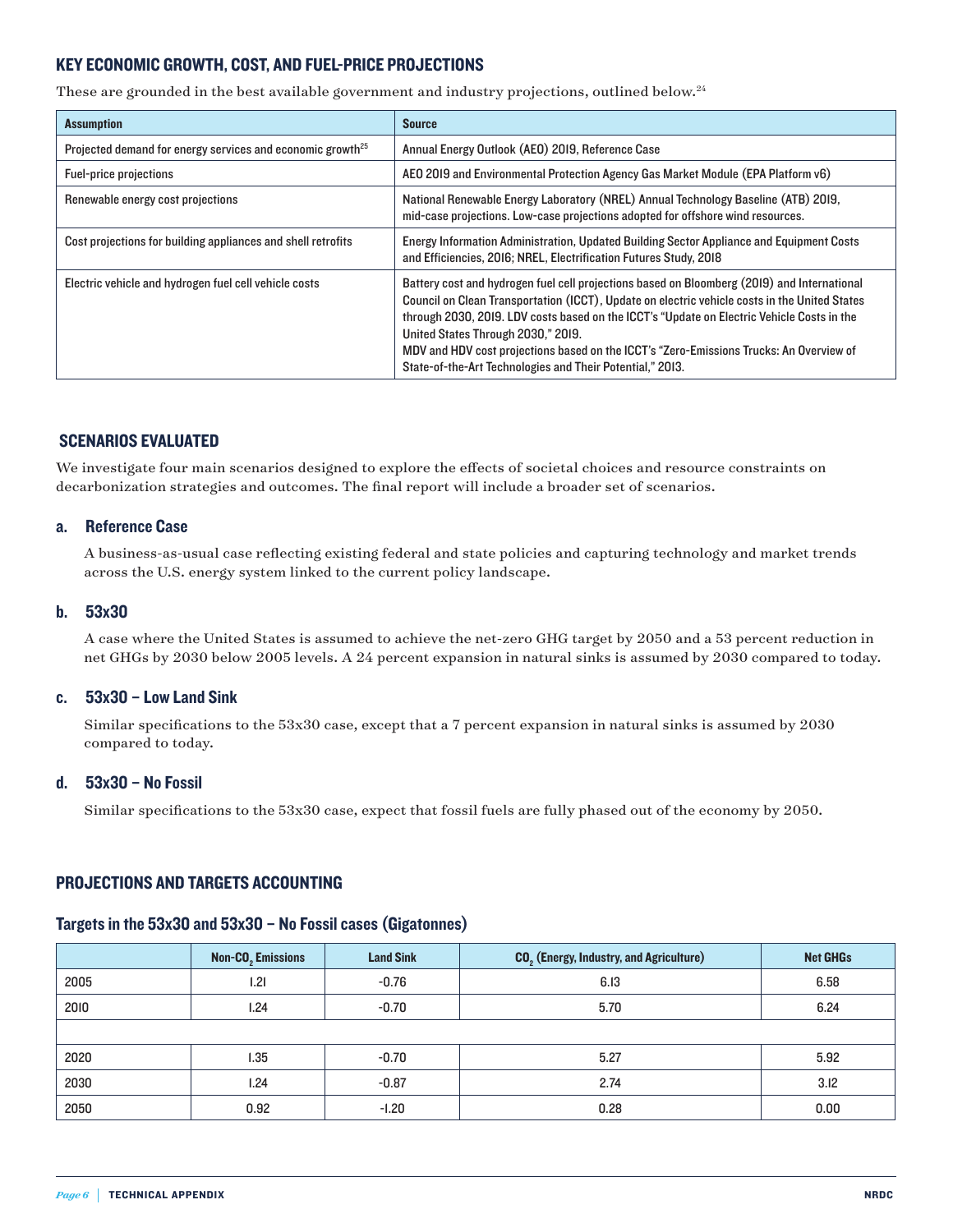### <span id="page-6-0"></span>Targets in the 53x30 – Low Land Sink case

|      | Non-CO <sub>2</sub> Emissions | <b>Land Sink</b> | CO <sub>2</sub> (Energy, Industry, and Agriculture) | <b>Net GHGs</b> |
|------|-------------------------------|------------------|-----------------------------------------------------|-----------------|
| 2005 | 1.21                          | $-0.76$          | 6.13                                                | 6.58            |
| 2010 | 1.24                          | $-0.70$          | 5.70                                                | 6.24            |
|      |                               |                  |                                                     |                 |
| 2020 | 1.35                          | $-0.70$          | 5.27                                                | 5.92            |
| 2030 | 1.24                          | $-0.75$          | 2.63                                                | 3.12            |
| 2050 | 0.92                          | $-0.85$          | $-0.07$                                             | 0.00            |

#### ENDNOTES

- [1](#page-0-0) Lazard, "Levelized Cost of Energy and Levelized Cost of Storage 2019," November 2019,<https://www.lazard.com/perspective/lcoe2019>; Electricity Markets and Policy, "Wind Technologies Market Report," 2020, [https://emp.lbl.gov/wind-technologies-market-report/;](https://emp.lbl.gov/wind-technologies-market-report/) Veronika Henze, "Battery Pack Prices Fall as Market Ramps Up with Market Average at \$156/kWh In 2019 ," Bloomberg NEF, December 3, 2019, [https://about.bnef.com/blog/battery-pack-prices-fall-as-market-ramps](https://about.bnef.com/blog/battery-pack-prices-fall-as-market-ramps-up-with-market-average-at-156-kwh-in-2019/)[up-with-market-average-at-156-kwh-in-2019/](https://about.bnef.com/blog/battery-pack-prices-fall-as-market-ramps-up-with-market-average-at-156-kwh-in-2019/).
- [2](#page-0-0) University of Texas at Austin, Energy Institute, "Levelized Cost of Electricity (version 1.4.0)," 2020, [https://calculators.energy.utexas.edu/lcoe\\_map/#/county/tech](https://calculators.energy.utexas.edu/lcoe_map/#/county/tech); Charles Teplin et al., *The Growing Market for Clean Energy Portfolios*, Rocky Mountain Institute, 2019, https://rmi.org/cep-reports; Energy Innovation, "The Coal Cost Crossover: Economic Viability Of Existing Coal Compared to New Local Wind and Solar Resources," March 2019, https:// energyinnovation.org/publication/thecoal-cost-crossover/.
- [3](#page-0-0) University of California, Berkeley, *2035: The Report*, June 2020, [https://www.2035report.com/.](https://www.2035report.com/)
- [4](#page-0-0) UC Berkeley, *2035*; John Muyskens and Juliet Eilperin, "Biden Calls for 100 Percent Clean Electricity by 2035. Here's How Far We Have to Go," *Washington Post*, July 30, 2020, <https://www.washingtonpost.com/climate-environment/2020/07/30/biden-calls-100-percent-clean-electricity-by-2035-heres-how-far-we-have-go/>.
- [5](#page-0-0) Julian Spector, "90% Clean Grid by 2035 Is Not Just Feasible, but Cheaper, Study Says," Greentech Media, June 9, 2020, [https://www.greentechmedia.com/articles/](https://www.greentechmedia.com/articles/read/90-clean-grid-by-2035-is-not-just-feasible-but-cheaper-study-says) [read/90-clean-grid-by-2035-is-not-just-feasible-but-cheaper-study-says](https://www.greentechmedia.com/articles/read/90-clean-grid-by-2035-is-not-just-feasible-but-cheaper-study-says).
- [6](#page-1-0) Michael Sivak and Brandon Schoettle, *Relative Costs of Driving Electric and Gasoline Vehicles in the Individual U.S. States*, University of Michigan, January 2018, [http://umich.edu/~umtriswt/PDF/SWT-2018-1.pdf;](http://umich.edu/~umtriswt/PDF/SWT-2018-1.pdf) Brennan Borlaug et al. "Levelized Cost of Charging Electric Vehicles in the United States," Joule, July 2020, [https://www.cell.com/joule/pdfExtended/S2542-4351\(20\)30231-2](https://www.cell.com/joule/pdfExtended/S2542-4351(20)30231-2); Jonathan M. Gitlin, "Owning an Electric Car Really Does Save Money, Consumer Reports Finds," *Ars Technica*, October 8, 2020, [https://arstechnica.com/cars/2020/10/owning-an-electric-car-really-does-save-money-consumer-reports-finds/;](https://arstechnica.com/cars/2020/10/owning-an-electric-car-really-does-save-money-consumer-reports-finds/) Chris Harto, *Electric Vehicle Ownership Costs: Today's Electric Vehicles Offer Big Savings for Consumers*, Consumer Reports, October 2020, [https://advocacy.consumerreports.](https://advocacy.consumerreports.org/wp-content/uploads/2020/10/EV-Ownership-Cost-Final-Report-1.pdf) [org/wp-content/uploads/2020/10/EV-Ownership-Cost-Final-Report-1.pdf](https://advocacy.consumerreports.org/wp-content/uploads/2020/10/EV-Ownership-Cost-Final-Report-1.pdf); Bridie Schmidt, "Electric Car Batteries Fall Below 'Magic' Price Parity Point," *Driven*, December 18, 2020,<https://thedriven.io/2020/12/18/electric-car-batteries-fall-below-magic-price-parity-point/>; Gustavo Henrique Ruffo, "EVs May Reach Production Cost Parity With ICE Cars By 2024," *InsideEVs*, October 26, 2020, [https://insideevs.com/news/450968/evs-production-cost-parity-ice-2024/;](https://insideevs.com/news/450968/evs-production-cost-parity-ice-2024/) Robert Walton, "Electric Vehicle Models Expected to Triple in 4 Years as Declining Battery Costs Boost Adoption," *UtilityDive*, December 14, 2020, [https://www.utilitydive.](https://www.utilitydive.com/news/electric-vehicle-models-expected-to-triple-in-4-years-as-declining-battery/592061/) [com/news/electric-vehicle-models-expected-to-triple-in-4-years-as-declining-battery/592061/;](https://www.utilitydive.com/news/electric-vehicle-models-expected-to-triple-in-4-years-as-declining-battery/592061/) Nathaniel Bullard, "Electric Car Price Tag Shrinks Along With Battery Cost," Bloomberg, April 12, 2019, <https://www.bloombergquint.com/view/electric-vehicle-battery-shrinks-and-so-does-the-total-cost>.
- [7](#page-1-0) California Air Resources Board, "Governor Newsom's Zero-Emission by 2035 Executive Order (N-79-20)," January 2021, [https://ww2.arb.ca.gov/resources/fact](https://ww2.arb.ca.gov/resources/fact-sheets/governor-newsoms-zero-emission-2035-executive-order-n-79-20)[sheets/governor-newsoms-zero-emission-2035-executive-order-n-79-20](https://ww2.arb.ca.gov/resources/fact-sheets/governor-newsoms-zero-emission-2035-executive-order-n-79-20); Neal E. Boudette and Coral Davenport, "G.M. Will Sell Only Zero-Emission Vehicles by 2035," *New York Times*, January 28, 2021,<https://www.nytimes.com/2021/01/28/business/gm-zero-emission-vehicles.html>; Environmental Defense Fund, *Recapturing U.S. Leadership on Climate*, March 2021, [https://www.edf.org/climate/recapturing-us-climate-leadership;](https://www.edf.org/climate/recapturing-us-climate-leadership) Energy Innovation, "A 1.5 Celsius Pathway to Climate Leadership for the United States," February 2021, [https://energyinnovation.org/wp-content/uploads/2021/02/A-1.5-C-Pathway-to-Climate-Leadership-for-](https://energyinnovation.org/wp-content/uploads/2021/02/A-1.5-C-Pathway-to-Climate-Leadership-for-The-United-States.pdf)[The-United-States.pdf.](https://energyinnovation.org/wp-content/uploads/2021/02/A-1.5-C-Pathway-to-Climate-Leadership-for-The-United-States.pdf)
- [8](#page-1-0) Amol A. Phadke et al., "Why Regional and Long-Haul Trucks Are Primed for Electrification Now," International Energy Analysis Department, March 2021, <https://international.lbl.gov/publications/why-regional-and-long-haul-trucks-are>; California Air Resources Board, "Advanced Clean Trucks Fact Sheet," June 2020, <https://ww2.arb.ca.gov/resources/fact-sheets/advanced-clean-trucks-fact-sheet>; David Shepardson, "15 U.S. States to Jointly Work to Advance Electric Heavy-Duty Trucks," Reuters, July 14, 2020, [https://www.reuters.com/article/us-autos-emissions-trucks-idUSKCN24F1EC.](https://www.reuters.com/article/us-autos-emissions-trucks-idUSKCN24F1EC)
- [9](#page-1-0) EDF, *Recapturing U.S. Leadership*; Energy Innovation, "A 1.5 Celsius Pathway."
- [10](#page-1-0) ACT points to the California Advanced Clean Truck rule passed in 2020; the 15-state MOU reflects the pact agreed to in 2020 by the governors of 15 states as well as the mayor of Washington, DC, calling for 30 percent of MDV and HDV sales to be zero-emission by 2030, and 100 percent by 2050. Shepardson, "15 U.S. States"; California Air Resources Board, "Advanced Clean Trucks."
- [11](#page-2-0) Bloomberg Philanthropies, *Accelerating America's Pledge*, December 2019,<https://www.americaspledgeonclimate.com/accelerating-americas-pledge-2/>; Pierre Delforge, Christina Swanson, and Eric Weiner, "Very Cool: Heat Pump Water Heaters Save Energy and Money," NRDC, November 2016, [https://www.nrdc.org/](https://www.nrdc.org/experts/pierre-delforge/very-cool-heat-pump-water-heaters-save-energy-and-money) [experts/pierre-delforge/very-cool-heat-pump-water-heaters-save-energy-and-money;](https://www.nrdc.org/experts/pierre-delforge/very-cool-heat-pump-water-heaters-save-energy-and-money) Sherri Billimoria et al., *The Economics of Electrifying Buildings*, Rocky Mountain Institute, 2018, [https://rmi.org/insight/the-economics-of-electrifying-buildings/.](https://rmi.org/insight/the-economics-of-electrifying-buildings/)
- [12](#page-2-0) Energy Innovation, "A 1.5 Celsius Pathway."
- [13](#page-2-0) Biden-Harris Administration, "The Biden Plan to Build a Modern, Sustainable Infrastructure and an Equitable Clean Energy Future," accessed on March 1, 2021, <https://joebiden.com/clean-energy/>.
- [14](#page-2-0) Lauren Urbanek and Khalil Shahyd, "Biden Plan Promises Better Buildings, for Climate and Equity," NRDC, November 2020, [https://www.nrdc.org/experts/lauren](https://www.nrdc.org/experts/lauren-urbanek/biden-plan-promises-better-buildings-climate-and-equity)[urbanek/biden-plan-promises-better-buildings-climate-and-equity.](https://www.nrdc.org/experts/lauren-urbanek/biden-plan-promises-better-buildings-climate-and-equity)